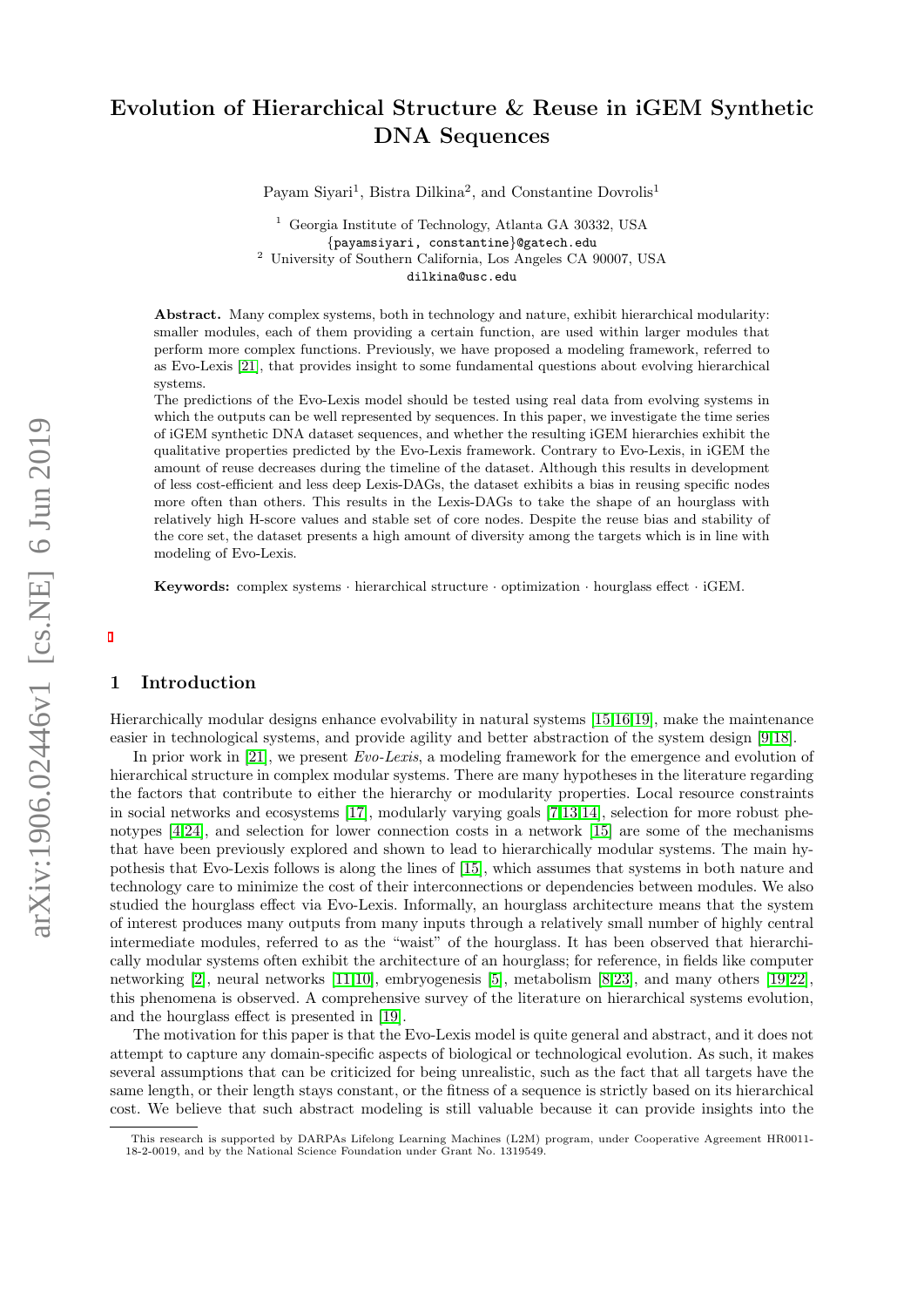qualitative properties of the resulting hierarchies under different target generation models. However, we also believe that the predictions of the Evo-Lexis model should be tested using real data from evolving systems in which the outputs can be well represented by sequences. One such system is the iGEM synthetic DNA dataset [\[1\]](#page-10-19). The target DNA sequences in the iGEM dataset are built from standard "BioBrick parts" (more elementary DNA sequences) that collectively form a library of synthetic DNA sequences. These sequences are submitted to the registry of standard biological parts in the annual iGEM competition. Previous research in [\[3,](#page-10-20)[20\]](#page-10-21) has provided some evidence that these synthetic DNA sequences are designed by reusing existing components, and as such, it has a hierarchical organization. In this paper, we investigate how to apply the Evo-Lexis framework in the time series of iGEM sequences, and whether the resulting iGEM hierarchies exhibit the same qualitative properties we observed in [\[21\]](#page-10-0) which was solely based on abstract target generation models. We ask the following questions in this paper:

- 1. How can we analyze the iGEM dataset using the evolutionary framework of Evo-Lexis? How are the batches of targets formed? What properties of the iGEM batches are different than Evo-Lexis's setting?
- 2. When formed incrementally over the iGEM dataset, which are the architectural properties of Lexis-DAGs, and why?

## 2 Preliminaries

To develop Evo-Lexis, we extend the previously proposed optimization framework Lexis in [\[20\]](#page-10-21). Lexis models the most elementary modules of the system as symbols ("sources") and the modules at the highest level of the hierarchy as sequences of those symbols ("targets"). Evo-Lexis is a dynamic or evolving version of Lexis, in the sense that the set of targets changes over time through additions (births) and removals (deaths) of targets. Evo-Lexis computes an (approximate) minimum-cost adjustment of a given hierarchy when the set of targets changes over time (a process we refer to as "incremental design").

#### 2.1 Lexis Optimization

Given an alphabet  $S$  and a set of "target" strings  $T$  over the alphabet  $S$ , we need to construct a Lexis-DAG. A Lexis-DAG D is a directed acyclic graph  $D(V, E)$ , where V is the set of nodes and E the set of edges, that satisfies the following three constraints:<sup>[3](#page-1-0)</sup> a) Each node  $v \in V$  in a Lexis-DAG represents a string  $S(v)$  of characters from the alphabet S. The nodes  $V<sub>S</sub>$  that represent characters of S are referred to as sources, and they have zero in-degree. The nodes  $V_T$  that represent target strings  $T = \{t_1, t_2, \ldots, t_m\}$ are referred to as targets, and they have zero out-degree. V also includes a set of intermediate nodes  $V_M$ , which represent substrings that appear in the targets T. So,  $V = V_S \cup V_M \cup V_T$ . b) Each node in  $V_M \cup V_T$  of a Lexis-DAG represents a string that is the concatenation of two or more substrings, specified by the incoming edges from other nodes to that node. Note that there may be more than one edge from node  $u$  to node  $v$ . c) A Lexis-DAG should only include intermediate nodes that have an out-degree of at least two,  $\forall v \in V_M$ ,  $d_{out}(v) \geq 2$  for a more parsimonious hierarchical representation. Fig. [1](#page-1-1) illustrates the concepts introduced here.

<span id="page-1-1"></span>Fig. 1: Illustration of the Lexis-DAG for a single target  $T = \{abbbbba\}$  and sources  $S = \{a, b\}$ . Edge-labels indicate the occurrence indices: (a) A valid Lexis-DAG having both minimum number of concatenations and edges. (b) An invalid Lexis-DAG: two intermediate nodes are re-used only once. (c) An invalid Lexis-DAG: the top-layer string is not equal to the concatenation of its two inneighbors (best viewed in color).



<span id="page-1-0"></span> $3$  To simplify the notation, even though D is a function of S and T, we do not denote it as such.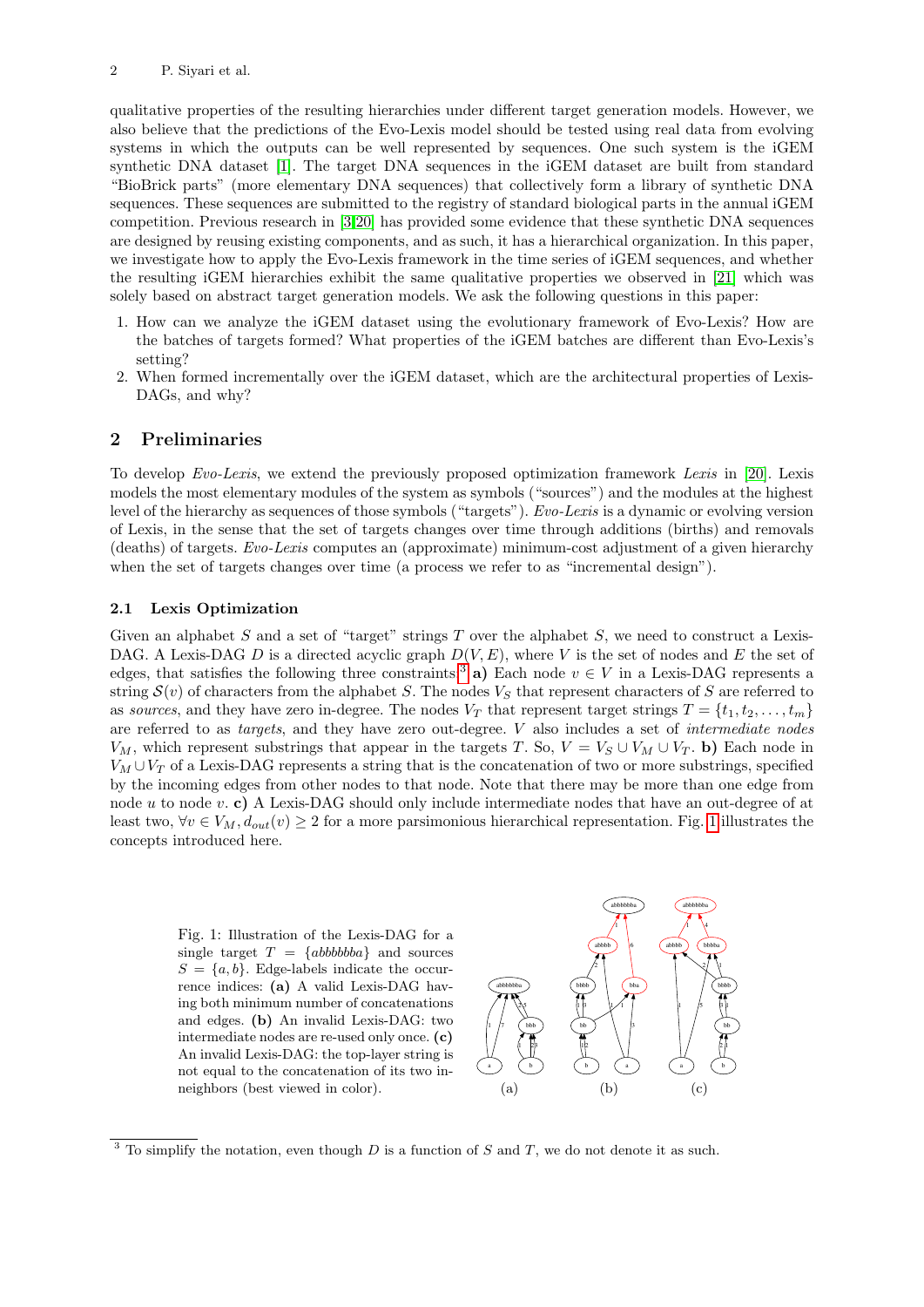The Lexis Optimization Problem The Lexis optimization problem is to construct a minimum-cost Lexis-DAG for the given alphabet  $S$  and target strings  $T$ . In other words, the problem is to determine the set of intermediate nodes  $V_M$  and all required edges E so that the corresponding Lexis-DAG D is optimal in terms of a given cost function  $C(D)$ . This problem can be formulated as follows:

<span id="page-2-0"></span>
$$
\min_{(E, V_M)} C(D)
$$
  
s.t.  $D = (V, E)$  is a Lexis-DAG for  $S$  and  $T$   
where  $C(D) = \mathcal{E}(D) = \sum_{v \in V} d_{in}(v) = |E|$  (1)

A natural cost function, as investigated in previous work [\[20\]](#page-10-21), is the number of edges in the Lexis-DAG. The edge cost to construct a node  $v \in V$  is defined as the number of incoming edges required to construct  $\mathcal{S}(v)$  from its in-neighbors, which is equal to  $d_{in}(v)$ . The edge cost of source nodes is obviously zero. The edge cost  $\mathcal{E}(D)$  of Lexis-DAG D is defined as the edge cost of all nodes, which is equal to the number of edges in D. With edge cost, the problem in Eq. [\(1\)](#page-2-0) is NP-Hard [\[20\]](#page-10-21). This problem is similar to the Smallest Grammar Problem (SGP) [\[6\]](#page-10-22) and in fact its NP-Hardness is shown by a reduction from SGP [\[20\]](#page-10-21).

We solve the Lexis optimization problem in Eq. [\(1\)](#page-2-0) with a greedy heuristic, called G-Lexis [\[20\]](#page-10-21). G-LEXIS starts with the trivial flat Lexis-DAG, and at each iteration it chooses the substring  $\xi$  that maximally reduces the edge cost, when it is added as a new intermediate node to the Lexis-DAG and the corresponding edges are rewired by its addition.

Path-Centrality and the Core of a Lexis-DAG After constructing a Lexis-DAG, an important question is to rank the constructed intermediate nodes in terms of significance or *centrality*. More formally, let  $P_D(v)$  be the number of source-to-target paths that traverse node  $v \in V_M$ ; we refer to  $P_D(v)$  as the path centrality of intermediate node v. Path centrality can be computed as:  $P(v) = P_S(v) P_T(v)$  where  $P<sub>S</sub>(v)$  is the number of paths from any source to v, and  $P<sub>T</sub>(v)$  is the number of paths from v to any target. [4](#page-2-1)

An important follow-up question is to identify the core of a Lexis-DAG, i.e., a set of intermediate nodes that represent, as a whole, the most important substrings in that Lexis-DAG. Intuitively, we expect that the core should include nodes of high path centrality, and that almost all source-to-target dependency chains of the Lexis-DAG should traverse at least one of these core nodes. More formally, suppose  $K$  is a set of intermediate nodes and  $\mathcal{P}^{-}(K)$  is the set of source-to-target paths after we remove the nodes in K from D. The core of D is defined as the minimum-cardinality set of intermediate nodes  $Core(\tau) = K$ such that the fraction of remaining source-to-target paths after the removal of  $\hat{K}$  is at most  $\tau$ .<sup>[5](#page-2-2)</sup>

$$
\hat{K} = \operatorname*{argmin}_{K \subseteq V_M} |K|
$$
\n
$$
s.t. \ |\mathcal{P}^{-}(K)| \leq \tau |\mathcal{P}^{-}(\varnothing)| \tag{2}
$$

where  $|\mathcal{P}^{-}(\emptyset)|$  is the number of source-to-target paths in the original Lexis-DAG, without removing any nodes. We solve the core identification problem with a greedy algorithm referred to as G-Core [\[20\]](#page-10-21). This algorithm adds in each iteration the node with the highest path-centrality value to the core set, updates the Lexis-DAG by removing that node and its edges, and recomputes the path centralities of the remaining nodes before the next iteration.

Hourglass score Intuitively, a Lexis-DAG exhibits the hourglass effect if it has a small core. We use a metric, named as Hourglass Score, or H-Score, in our study for measuring the "hourglass-ness" of a network. This metric was originally presented in [\[19\]](#page-10-3). To calculate the H-score, we create a flat Lexis-DAG  $D_f$  containing the same targets as the original Lexis-DAG D. Note that  $D_f$  preserves the source-target dependencies of D: each target in  $D_f$  is constructed based on the same set of sources as in D. However, the dependency paths in  $D_f$  are direct, without forming any intermediate modules that could be reused across different targets. So, by construction, the flat Lexis-DAG  $D_f$  cannot have a non-trivial core since it does not have any intermediate nodes. We define the H-score as follows:  $H_D(\tau) = 1 - \frac{|Core(\tau)|}{|Core_f(\tau)|}$  where

<span id="page-2-1"></span> $\overline{4 A}$  similar metric, called *stress centrality* of a vertex, is studied in [\[12\]](#page-10-23).

<span id="page-2-2"></span> $5$  To simplify notation, we do not denote the core set as function of  $D$ .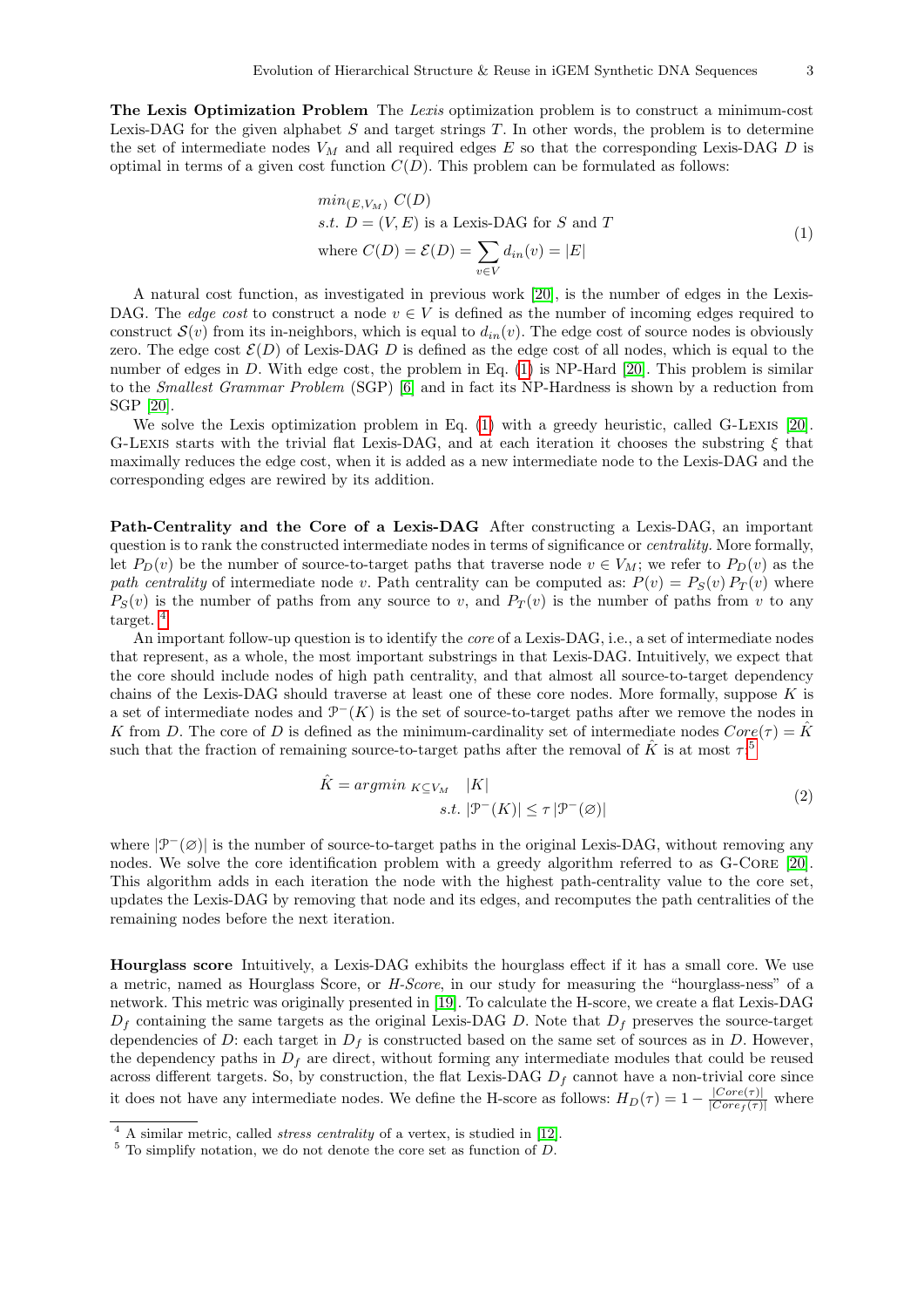$Core(\tau)$  and  $Core_f(\tau)$  are the core sets of D and  $D_f$  for a given threshold  $\tau$ , respectively. Since that  $Core_f$ can include a combination of sources and targets, it would never be larger than either the set of sources or targets, i.e.,  $|Core_f(\tau)| \leq min\{|S|,|T|\}$ . Thus,  $0 \leq H(\tau) \leq 1$ . The H-score of D is approximately one if the core size of the original Lexis-DAG is negligible compared to the the core size of the corresponding flat Lexis-DAG.

#### 2.2 Evo-Lexis Framework and Key Results

The Evo-Lexis framework includes a number of components that are described below. A general illustration of the framework is shown in Fig. [2.](#page-3-0) In every iteration, the following steps are performed: (1) A batch of new targets is generated via a target generation model. (2) In the "expansion phase", the new targets are added incrementally to the current Lexis-DAG by minimizing the marginal cost of adding every new target to the existing hierarchy. We refer to this *incremental design* algorithm as INC-LEXIS, and it is described in detail [\[21\]](#page-10-0). (3) If the number of targets that are present in the system has reached a steady-state threshold, we also remove the batch of oldest targets from the Lexis-DAG.

<span id="page-3-0"></span>

Fig. 2: A diagram of the Evo-Lexis framework.

In general, a system interacts with its environment in a bidirectional manner: the environment imposes various constraints on the system and the system also affects its environment. To capture this co-evolutionary setting in Evo-Lexis, we study how changes in the set of targets affect the resulting hierarchy but also how the current hierarchy affects the selection of new targets (i.e. whether a new candidate target is selected or not depends on its fitness or cost – and that depends on how easily that target can be supported by the given hierarchy). By incorporating well-known evolutionary mechanisms, such as tinkering (mutation), recombination, and selection, Evo-Lexis can capture such co-evolutionary dynamics between the generation of new targets and the hierarchy that supports them. Fig. [3](#page-4-0) is an overview of the following key results from the Evo-Lexis model: i) Tinkering/mutation in the target generation process is found to be a strong initial force for the emergence of low-cost and deep hierarchies. **ii**) Selection is found to enhance the emergence of more complex intermediate modules in optimized hierarchies. The bias towards reuse of complex modules results in an hourglass architecture in which almost all source-to-target dependency paths traverse a small set of intermediate modules. iii) The addition of recombination in the target generation process is essential in providing target diversity in optimized hierarchies.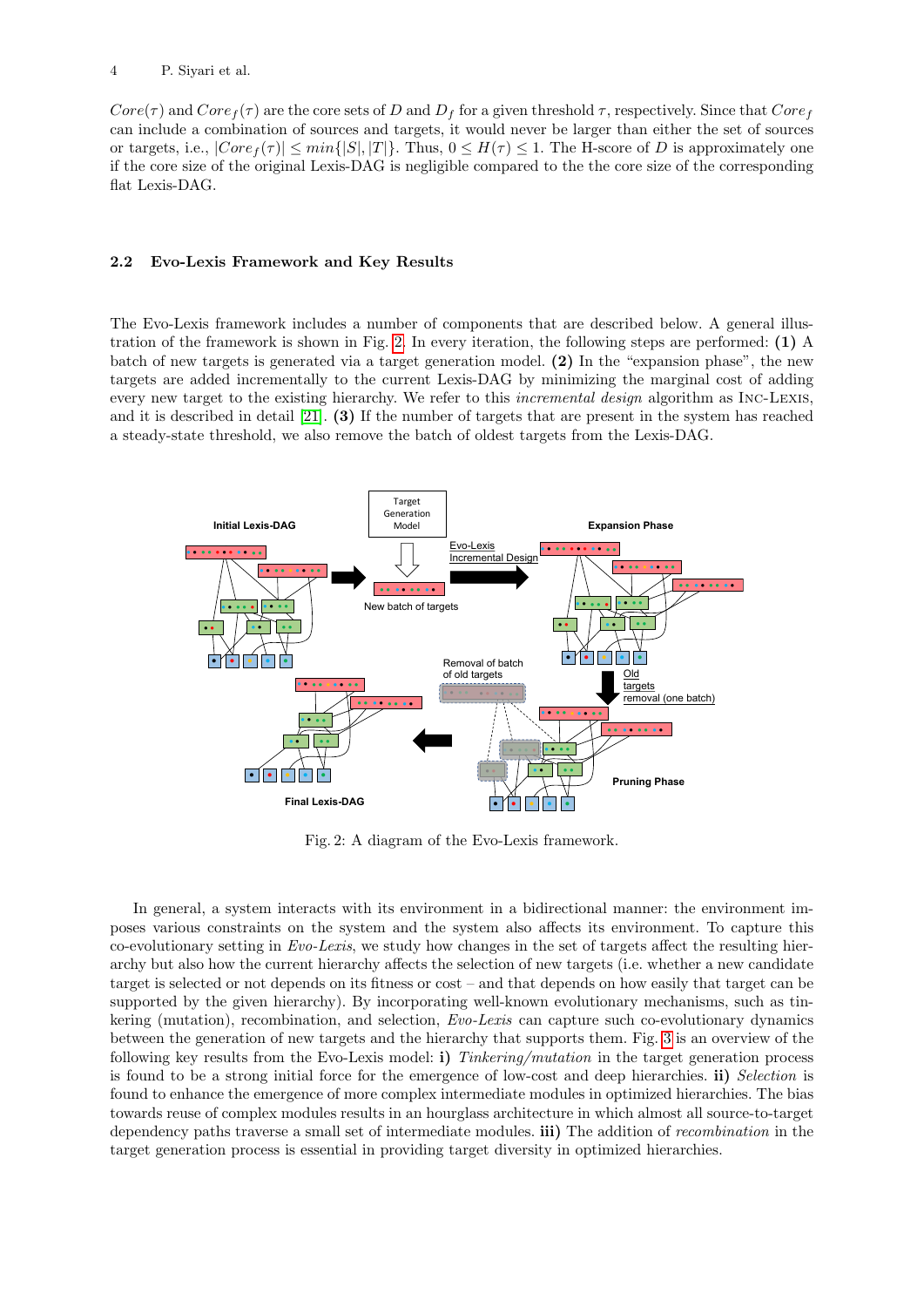<span id="page-4-0"></span>

Fig. 3: Overview of results from Evo-Lexis.

# 3 iGEM Dataset

## 3.1 Preliminaries

The International Genetically Engineered Machine (iGEM) is an annual worldwide synthetic biology competition. The competition is between students from diverse backgrounds including biology, chemistry, physics, engineering, and computer science to construct synthetic DNA structures with novel functionalities.

Every year at the beginning of the summer, there is a "Distribution Kit" handed to teams which includes interchangeable parts (so called "BioBricks") from the Registry of Standard Biological Parts comprising various genetic components such as promoters, terminators, reporter elements, and plasmid backbones. Then, the teams try to use these parts and the new standardized parts of their own in order to build biological systems. The teams can build on previous projects or create completely new parts. At the end of the summer, all teams add their new BioBricks to the registry for further possible reuse in next years.

The iGEM Registry (i.e., the dataset we are working with) includes a set of standard biological parts. A [biological] part is a DNA sequence which encodes a biological function, e.g., a promoter or protein coding sequence. These biological parts are standardized to be easily assembled together and reused with other standardized parts in the registry. A "basic part" is a functional unit of a synthesized DNA that cannot be subdivided into smaller component parts. BBa R0051 is an example of a promoter basic part. Basic parts have the role of sources in the Lexis setting. A "composite part" is a functional unit of DNA consisting of two or more basic parts assembled together. BBa I13507 is an example of a composite part, consisting of four basic parts "BBa B0034 BBa E1010 BBa B0010 BBa B0012". The dataset we analyze is the set of all composite parts submitted to the registry from 2003 to 2017. In this dataset, the composite parts are represented by the string of their basic parts (i.e., a non-dividing representation). The sequence of iGEM composite parts can be considered as a sequence of target strings over a set of sources (i.e., basic parts). We have acquired the iGEM data from <https://github.com/biohubx/igem-data>. All the BioBrick parts were crawled until Dec 28th 2017. In Table [1,](#page-5-0) the preliminary statistics about the dataset are listed. The dataset mostly presents targets of small length. The top 5 categories having the highest fraction of the targets belongs to those of length 5, 2, 3, 4 and 6, accounting for more than 70% of the dataset. Less than 10% of the targets have a length of more than 10.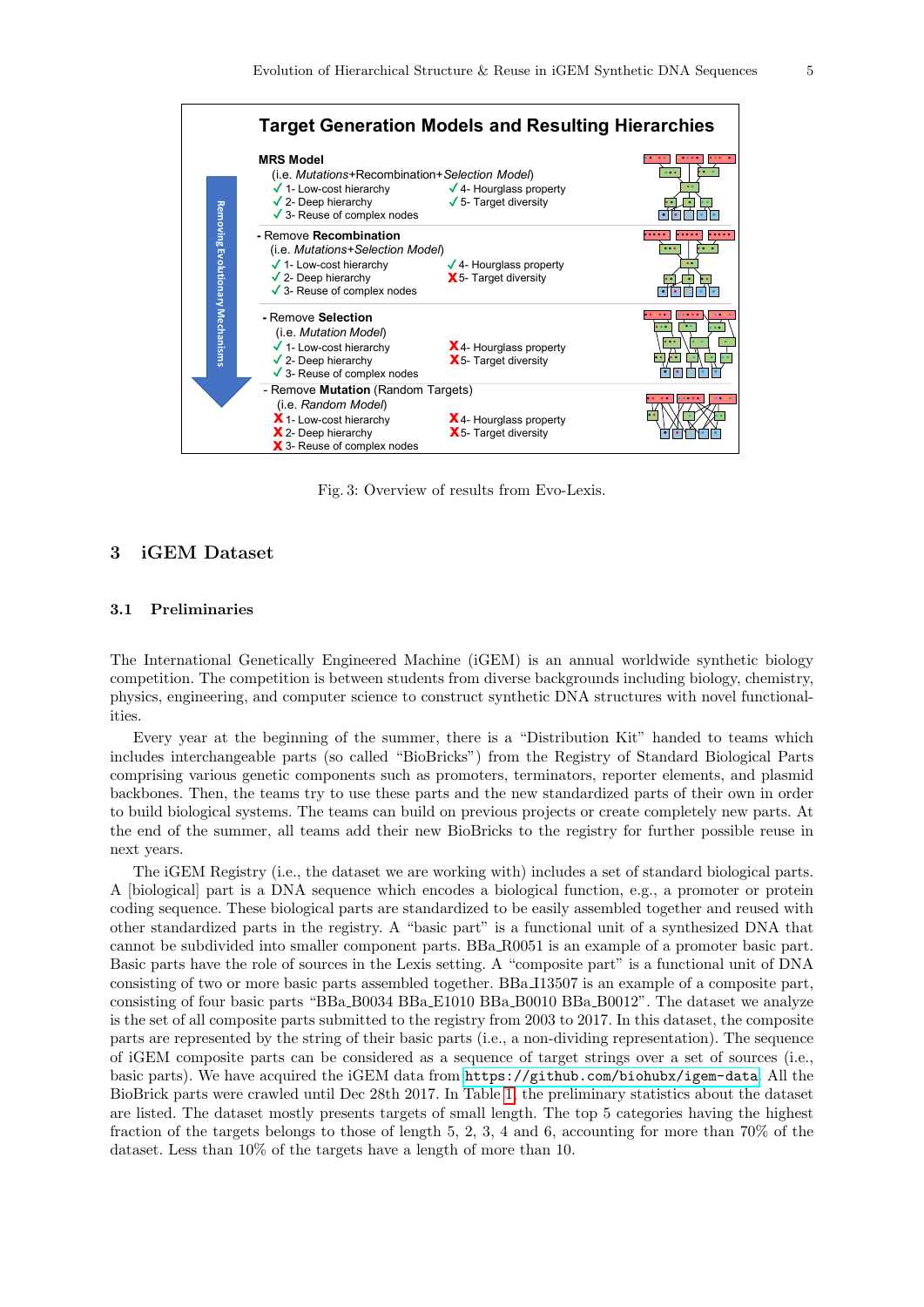|  | Table 1: Basic statistics on iGEM dataset during 15 years (2003-2017) |  |  |  |  |  |  |
|--|-----------------------------------------------------------------------|--|--|--|--|--|--|
|--|-----------------------------------------------------------------------|--|--|--|--|--|--|

|       |        |         | $\#$ Sources $\#$ Targets Total Length Min/Max Target Length |
|-------|--------|---------|--------------------------------------------------------------|
| 7.889 | 18.394 | 107,022 | 2 / 100                                                      |

#### <span id="page-5-0"></span>3.2 Considering Annual Batches of Targets

The iGEM competition is conducted annually. Hence, it is reasonable to consider the sequences of targets as annual batches of targets arriving each year. This consideration is in line with the incremental design process in Evo-Lexis.

To show some differences between iGEM and Evo-Lexis, in Fig. [4,](#page-5-1) we can see how the number of sources, the number of targets, length statistics and source reuse statistics change over time. We can make the following observations from these figures:

- 1. The number of sources increases, where it was constant in Evo-Lexis.
- 2. In the first four years, the number of targets per year is noticeably small. Later on, the number of targets increases up to 2,000 and then fluctuates around 1,000 to 1,300 targets per year. In Evo-Lexis, the number of targets per batch is constant and they all have the same length.
- 3. The mean and median of target lengths stay in the same range ( $\in [5, 7]$ ) during all 15 years.
- 4. The reuse of sources (except for the beginning years) is extremely skewed in all years: few sources are used much more often than most of the sources (Fig. [4d\)](#page-5-2). In Evo-Lexis, all sources are equally likely.

In the following sections, we show that how these differences between iGEM dataset and Evo-Lexis cause differences between the resulting Lexis-DAGs.

<span id="page-5-4"></span><span id="page-5-3"></span><span id="page-5-1"></span>

<span id="page-5-2"></span>Fig. 4: Statistics of iGEM dataset when considered as yearly batches. Number of reuse is the number of times a source appear in a target in each year.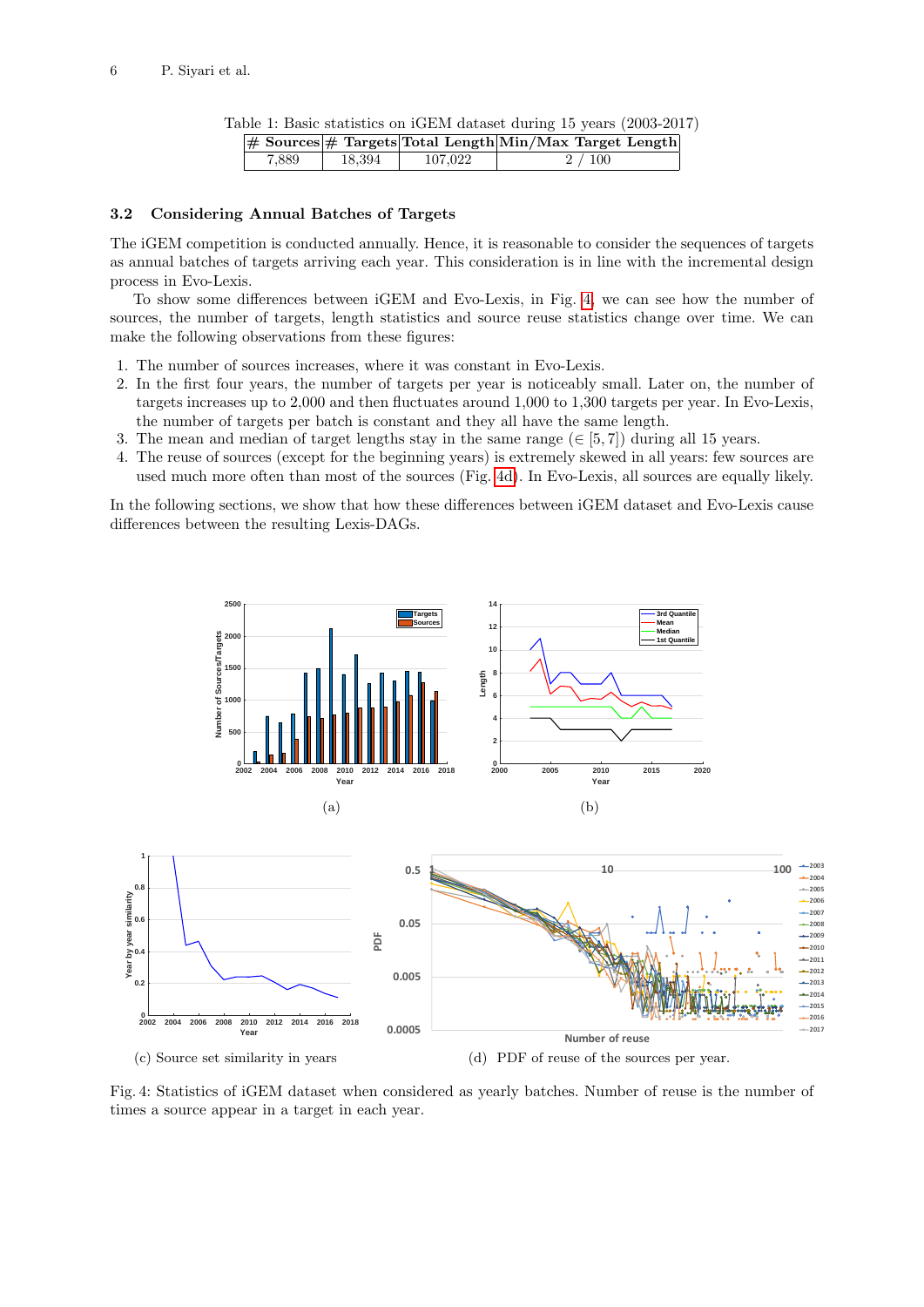## 4 Analysis of iGEM Dataset in Evo-Lexis Framework

From this section on, we compare the results over iGEM with the results gathered from Evo-Lexis in [\[21\]](#page-10-0). We refer the reader to [\[21\]](#page-10-0) for details of the model and parameter settings.

### 4.1 Lexis-DAG Cost Analysis

In this section, we observe how cost efficient the Lexis-DAGs over the iGEM dataset are. We consider an incremental setting similar to Evo-Lexis: In the first year, a clean-slate Lexis-DAG is constructed over the targets of that year. For the targets of the subsequent years, an incremental Lexis-DAG is constructed. Fig. [5](#page-6-0) shows how the normalized cost of the Lexis-DAGs varies over the years on iGEM. We observe major differences with Evo-Lexis; in Evo-Lexis the normalized cost remains almost constant.

<span id="page-6-0"></span>

Fig. 5: Comparison of cost evolution in iGEM and Evo-Lexis (from [\[21\]](#page-10-0))

To investigate the reasons for the above observations, in the same Fig. [5,](#page-6-0) we also track the cost reduction performance of the two stages of Inc-Lexis for each batch (as a reminder, in stage-1, we reuse intermediate nodes from previous Lexis-DAG and in stage-2, we further optimize the hierarchy using G-Lexis). This experiment is done due to our interest in seeing how much stage-1 of Inc-Lexis contributes to the cost reduction on iGEM. There are two observations that we can make:

- 1. In most batches, more than 50% of the cost reduction is achieved by the stage-1, i.e., reuse stage. The contribution of stage-2 of Inc-Lexis is roughly constant throughout years. This suggests that iGEM targets reuse a significant amount of sequences from previous years in their own submissions.
- 2. There is an increasing trend in the normalized cost after stage-1. This observation means that the contribution of the reuse stage in Inc-Lexis decreases over the years. As mentioned, the contribution of stage-2 stays mostly constant. Hence, we can relate the increasing trend of the normalized cost to the fact that the amount of reuse reduces from year to year.

We can find the root-cause of the decrease of reuse over time on iGEM to the increase of the size of the set of sources. We have observed in Fig. [4a](#page-5-3) that there are many new sources that get introduced over the years. One of the requirements for reuse from one batch to another in Evo-Lexis is the fact that the set of sources does not drastically change (in fact it is constant in the Evo-Lexis framework). To investigate whether this is true in iGEM, we check the ratio of the sources from one year to the next that remain the same. Specifically, if we have  $y_2 = y_1 + 1$ , and if  $S_{y_1} \& S_{y_2}$  are the set of sources in year  $y_1$ &  $y_2$  respectively, we check the ratio:  $\frac{|S_{y_1} \cap S_{y_2}|}{|S_{y_1}|}$  $\frac{|S_{y_1}| \cdot |S_{y_2}|}{|S_{y_1}|}$ . This ratio, i.e., *year-by-year similarity*, is the fraction of sources that remain from the previous year. Fig. [4c](#page-5-4) shows how this ratio changes from year to year. By year 2008, the ratio drops significantly to a value around 0.2 which means around 80% of the sources from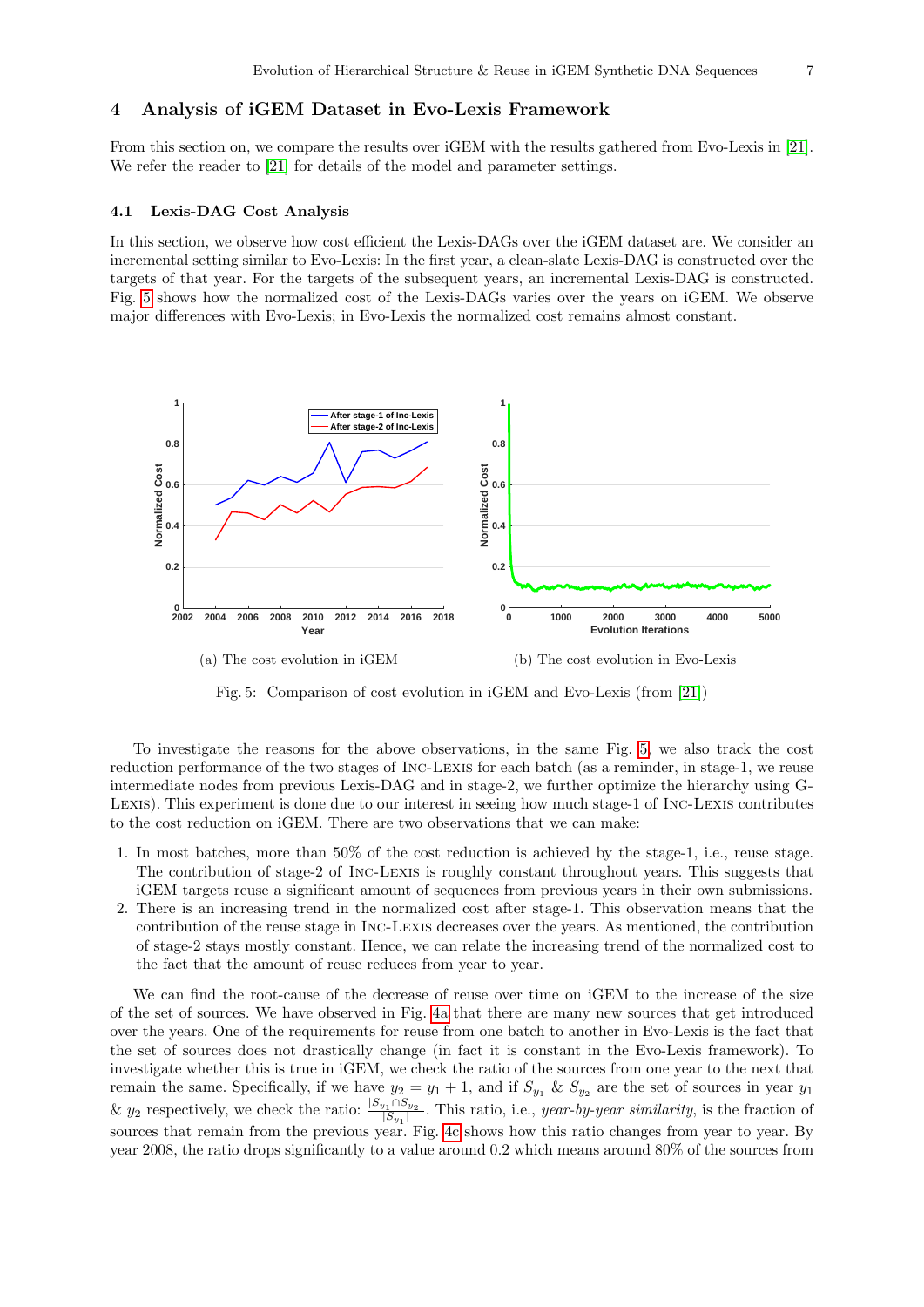the previous year are not reused. This reduces the amount of reuse that is possible in the iGEM dataset. The introduction of new sources is also propagated in individual targets. As time progresses, there is a higher probability to use more than X number of new sources per target. This observation is a further obstacle for reuse, especially given that the targets in iGEM are often short (5-7 subparts). Following the increase of the normalized cost, Fig. [6](#page-7-0) shows that the DAGs get less deep and have lower average node length as time progresses. Overall, the results of this section show a number of differences between iGEM and Evo-Lexis:

<span id="page-7-0"></span>

Fig. 6: Average depth and node length in iGEM and Evo-Lexis (in green, [\[21\]](#page-10-0))

- 1. In iGEM, the set of sources in each year has low similarity to the previous years, while in Evo-Lexis the source set is constant. The high amount of churn in the set of sources is the primary reason for the lower reuse in iGEM data compared to Evo-Lexis. The fact that the targets are shorter is another factor for iGEM's lower potential for reuse of longer intermediate nodes.
- 2. The normalized cost, depth and average node length are all lower in iGEM due to the reduced reuse potential as discussed above.

## 4.2 Hourglass Effect in iGEM

The following results in this section show that in all years, there is a small number of core nodes in the iGEM Lexis-DAGs. Fig. [7](#page-8-0) shows that such small cores make the topology of iGEM Lexis-DAGs consistent with an hourglass organization (high H-score values - more than 0.6 in Fig. [7c\)](#page-8-1). In Evo-Lexis, we observe similar values of H-score for DAGs constructed using synthetic data. As observed, although the core size increases in iGEM over time, we see a steeper increase in the size of the flat DAG's core mostly due to the increase in set of sources. In Evo-Lexis, the core size shows a decreasing trend while the size of the core of the flat DAG does not significantly change, reflecting similarly high H-score values as in iGEM. Overall, we can see that the topology of the Lexis-DAGs in iGEM data is in line with the Evo-Lexis model, although the bias in selection of cost-saving nodes is not sufficiently large to cause a non-increasing normalized cost.

## 4.3 Diversity among iGEM Targets

Another question is the degree of diversity among the targets of iGEM over time. We define the concept of Normalized Diversity as follows: Suppose we have a set of strings  $T = \{t_1, t_2, ..., t_n\}$ . The goal is to provide a single number that quantifies how dissimilar these elements are to each other.

– We first identify the medoid  $\mathcal{M}_T$  of the set T, i.e., the element that has the lowest average distance from all other elements. We use Levenshtein distance as a measure of distance between targets:  $\mathcal{M}_T = \arg\min_{m \in T} \sum_{t \in T} LD(t, m).$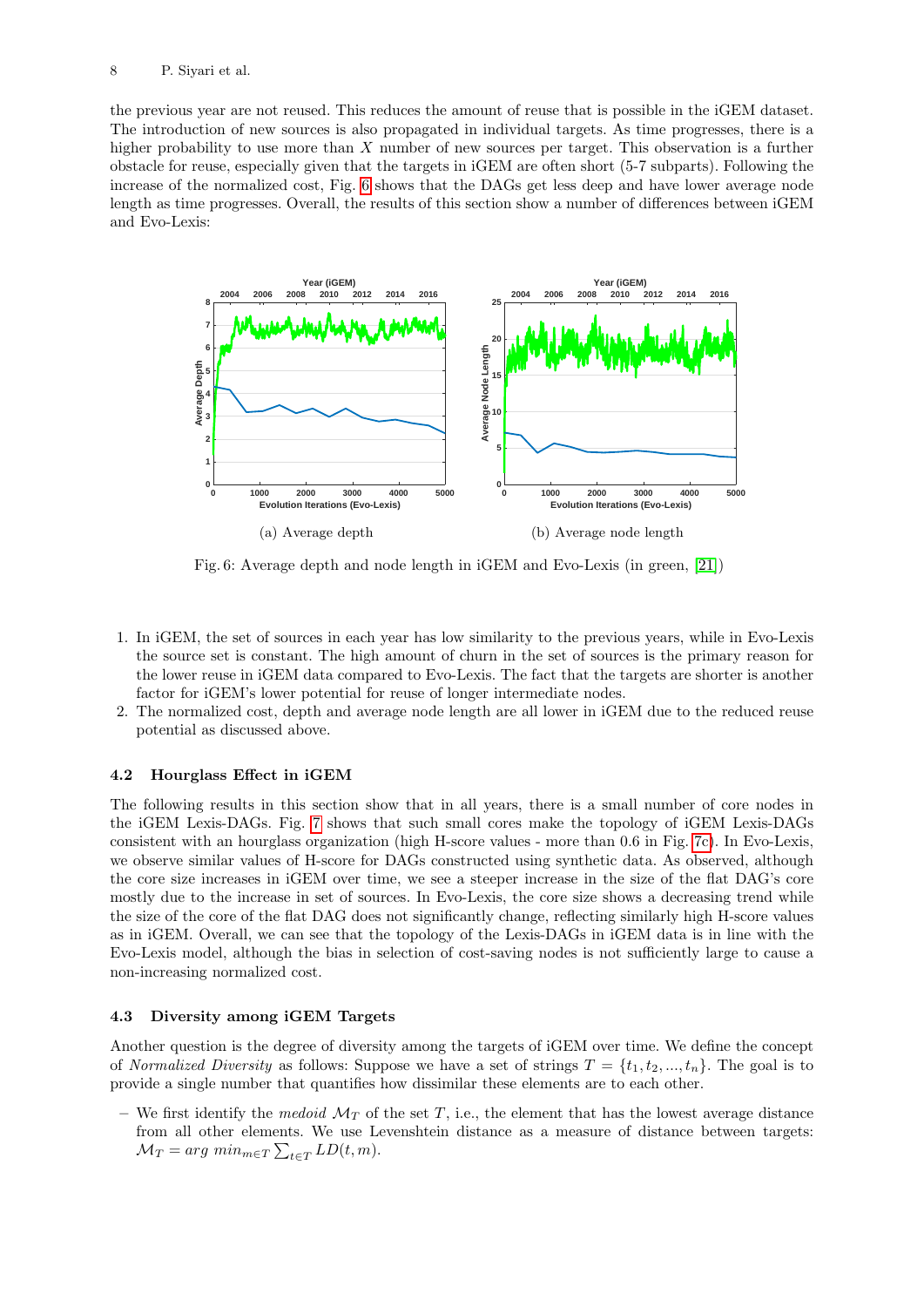<span id="page-8-0"></span>

<span id="page-8-1"></span>Fig. 7: Cores in iGEM and Evo-Lexis (bottom, [\[21\]](#page-10-0)) ( $\tau = 0.85$ ).

– To compute how diverse the elements are with respect to each other, we average the normalized distance of all elements from the medoid (distance is normalized by the maximum length of the two sequences in question). We call this measure  $\sigma_T$ , the Normalized Diversity of set T. The bigger the metric, the more diverse a set of strings is:  $\sigma_T = \frac{\sum_{t \in T} \frac{LD[t, \mathcal{M}_T]}{max(|t|, |\mathcal{M}_T|)}}{|T|}$ .

Fig. [8](#page-8-2) shows that the normalized diversity metric has a value of more than 0.5 throughout time and reaches up to 0.8 (this means that on average 50% to 80% of a target should be changed so that a target is converted to another in the set of targets in each year). Although such values of diversity are in line with Evo-Lexis, it is understandable that the diversity in  $i$ GEM is also partially impacted (towards higher values) by the introduction of new sources discussed before. Because of this reason, and the fact that the diversity is measured in a slightly different way in [\[21\]](#page-10-0), we do not show a direct comparison in Fig. [8.](#page-8-2)

<span id="page-8-2"></span>

<span id="page-8-3"></span>Fig. 8: Target diversity and core stability in iGEM over time.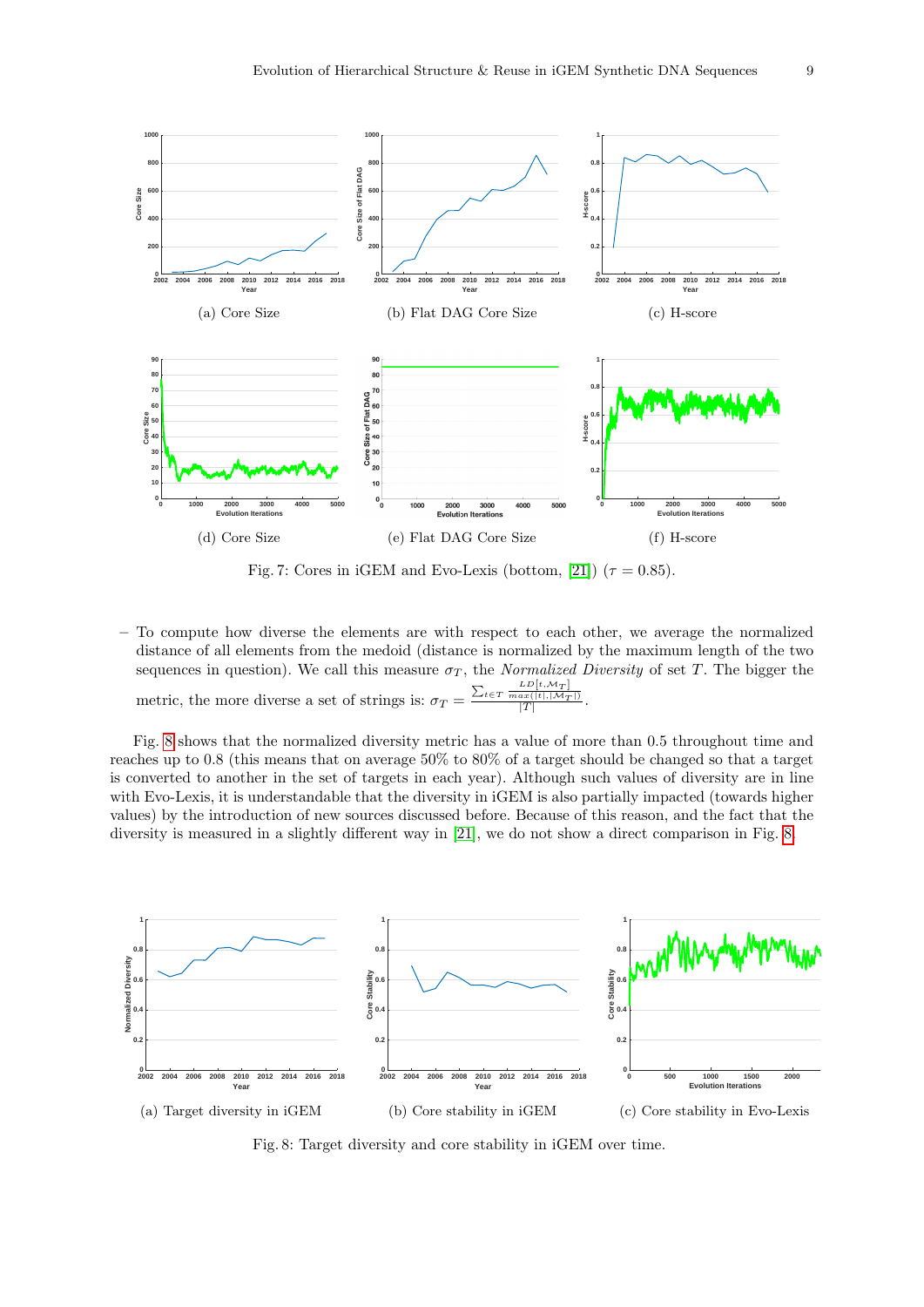# 4.4 Core Stability in iGEM Lexis-DAGs

We have already defined the core size and the H-score. Here we define an additional metric, related to the stability of the core across time.

We track the stability of the core set by comparing two core sets at two different times. A direct comparison of the core sets via the Jaccard index leads to poor results. The reason is that often the strings of the two sets are similar to each other but not completely identical.

Thus, we define a generalized version of Jaccard similarity that we call Levenshtein-Jaccard Similarity:

– Suppose we aim to compute the similarity of two sets A and B of strings. We define the mapping  $A \to B$  where every element  $a \in A$  is mapped to the most similar element  $b \in B$ . We also define the mapping  $B \to A$  from every element  $b \in B$  to the most similar element  $a \in A$ :

$$
\begin{cases} A \to B = \{(a, b) \text{ s.t. } a \in A \& b \in B \& b = arg max_{x \in B} Sim(a, x) \} \\ B \to A = \{(b, a) \text{ s.t. } a \in A \& b \in B \& a = arg max_{x \in A} Sim(b, x) \} \end{cases}
$$
(3)

where  $Sim(a, b)$  is the similarity of a to b and is calculated as:  $Sim(a, b) = 1 - \frac{LD(a, b)}{max(|a| + b)}$  $\frac{LD(a, b)}{max(|a|, |b|)}$ . Notice that  $max(|a|, |b|)$  is the maximum value of Levenshtein distance between a and b. This consideration ensures that if  $a = b$  then  $Sim(a, b) = 1$ , and if a and b have the maximum distance then  $Sim(a, b) = 0$ . – Considering both  $A \rightarrow B$  and  $B \rightarrow A$ , we get the union of the two mappings and define the Levenshtein-Jaccard similarity as follows:

<span id="page-9-0"></span>
$$
LevJac(A,B) = \frac{\sum_{(a,b)\in A\to B} Sim(a,b) + \sum_{(b,a)\in B\to A} Sim(b,a)}{(|A|+|B|)}
$$
(4)

We can see that if  $A = B$  (all weights are equal to one) then  $LevJac(A, B) = 1$ . Also if none of the elements in A are similar to B (all the element pairs take zero similarity value), then  $LevJac(A, B)$ 0.

As the results in Fig. [8c](#page-8-3) show, the core set in iGEM DAGs have relatively high values of the core stability measure (Eq. [\(4\)](#page-9-0)), close to the values we observed in Evo-Lexis. This means that the core nodes stay similar across time, and there are no sudden changes in the content of the core set. One reason for this stability is that the set of core nodes includes several sources, and many of core sources get transferred to the next year.

Additionally, every year the focus of the iGEM designers is on specific parts, most of which are of high path centrality. For example, "BBa B0010 BBa B0012" (the most widely used "terminator" part) and "BBa B0034" are almost always the top-2 central nodes (with the exception of year 2011). Also, some sources such as "BBa R0011", always appear in the top-20 nodes in the core set. Remember that Fig. [4d](#page-5-2) shows that the reuse distribution of sources is highly skewed. In summary, the stability of the core set in iGEM is caused by the same reason with Evo-Lexis, which is the bias and selectivity towards using a specific set of nodes in consecutive years.

# 5 Conclusions

iGEM is a dataset that satisfies the basic assumption of Evo-Lexis framework: a sequence of target strings with potential temporal reuse of previously introduced substrings. Because of this compatibility, we chose to use this dataset in a case-study and contrast its qualitative properties with Evo-Lexis. We can summarize the answers to the questions posed in the abstract of this paper as follows:

- We observe that although incremental design can build efficient hierarchies over the iGEM targets, the normalized cost increases over time. This is due to the fact that the amount of reuse from previous years decreases mainly due to the frequent introduction of new sources over time. The small length of the targets in iGEM is also an additional factor for lowering the potential of reuse of the previously constructed parts in iGEM.
- The increasing normalized cost causes the Lexis-DAGs to become less deep and to contain shorter nodes on average as time progresses. This is different than Evo-Lexis. In addition, there is a high fraction of very short targets in each year in comparison to Evo-Lexis.